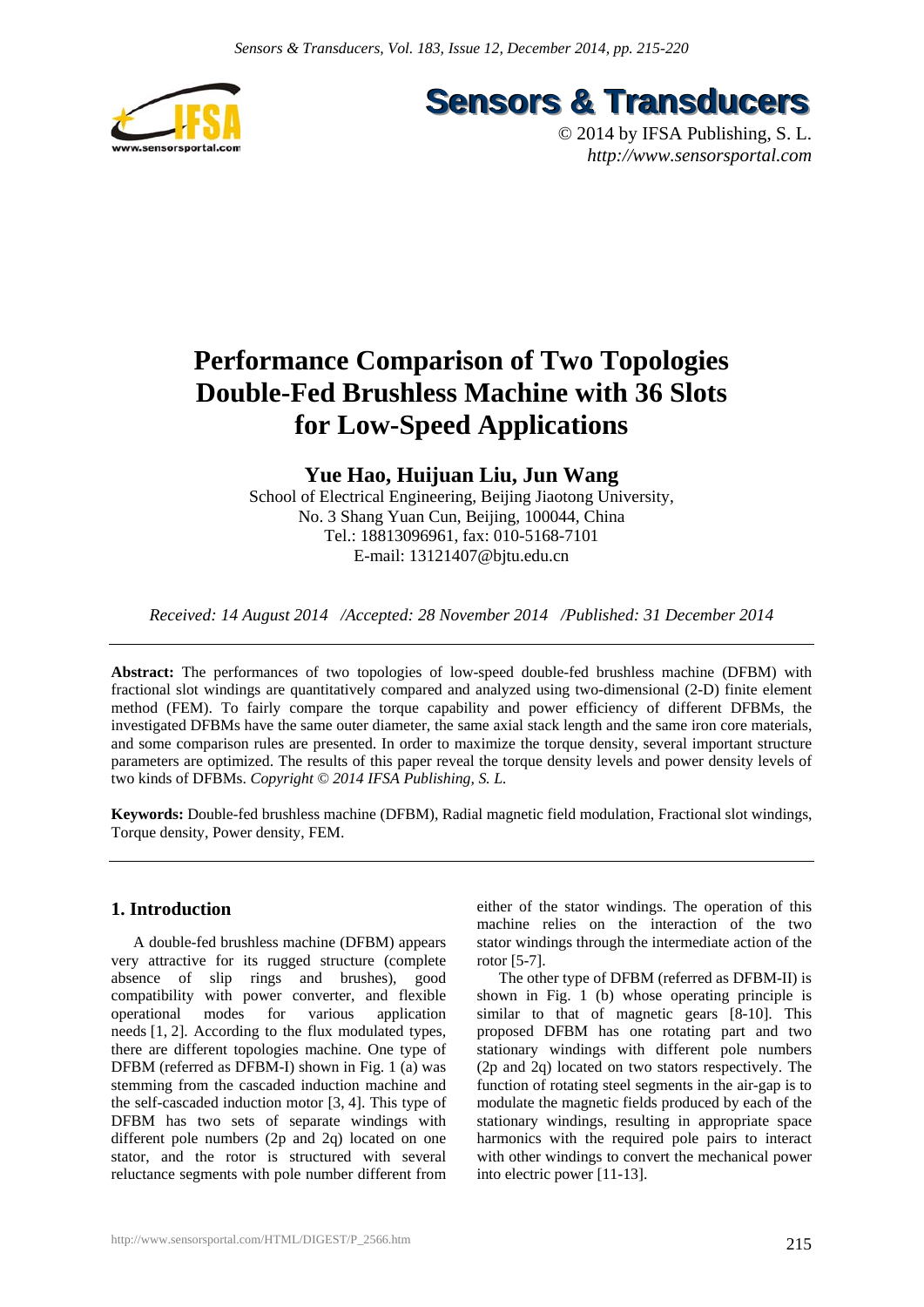As far as the authors are aware, there is no quantitative comparison between the two types of proposed DFBMs. In this paper, a rule to compare the power density of the DFBMs is presented. The performance of the low-speed DFBM-I is compared with those of low-speed DFBM-II with fractional-slot windings. The stator EMF, electromagnetic torque, core losses and efficiency of the two machines have been investigated by using 2D transient finite element analysis method.



(b) DFBM-II

**Fig. 1.** Cross section of two types of DFBMs.

#### **2. Comparison Rules for Two Motors**

The purpose of this paper is to compare the output power per unit volume of two different types of motors. All the motors being studied have three phases and are operated as synchronous motors and double-fed motors. For the synchronous motor operation, one set of stator windings are fed with 50 Hz three-phase sinusoidal AC currents, the other set of stator windings are fed with three-phase DC currents, and the synchronous speed of two DFBMs is 200 rpm. For the double-fed motor operation, two sets of stator windings are fed with 50 Hz and 35 Hz three-phase sinusoidal AC currents respectively, and the rated speed of two DFBMs is 60 rpm. Rules to compare the power densities of two motors are:

1) Two motors have the same outside radius and axial length; the same grade of iron and copper materials, the same stator slot number for two stators, the same cross-sectional area of one slot, and the same conductor numbers per slot, the same crosssectional area of one conductor.

2) The operation state (synchronous motor and double-fed motor) of two DFBMs are the same. The magnitudes and frequencies of two stator currents of two motors are the same, and the rotor speeds of two motors are the same.

In order to compare the output power per unit volume of two DFBMs, the power losses will be used as a direct measure of the output power of the two motors. Moreover, as the copper loss is only a small percentage of the total losses in these motors, one can take the core loss as an indication of the output power per unit volume of two motors. In other words, it is assumed that the small core loss of the motor will have the large output power per unit volume.

To allow for consistent performance comparison, three-phase symmetrical currents are fed into the stator windings. The procedures to compare the performances of different motors are:

1) Perform synchronous operation simulation. If the magnitude of the computed electromagnetic torque of the torque-angle curve is high, it has high torque density.

2) Perform double-fed operation simulation to compute the full-load torque, back EMF and core losses using transient 2D FEM. The core losses of the two motors are computed by using the method presented in [14-18].

#### **3. System Structure of Two DFBMs**

Fig. 1(a) and Fig. 1(b) show the cross section of DFBM-I and DFBM-II respectively. The DFBM system of the two motors are the same configuration, as shown in Fig. 2, the DFBM system consists of three main components, a DFBM, a back-to-back inverter and an associated controller. DFBM is a controlled electric machine, and it is necessary to mate DFBM with a bidirectional power flow converter.

In the system, the stator of a DFBM has two sets of three-phase sinusoidal distributed windings. One set of windings is connected directly to the power grid. The other set of windings is fed with variable voltages at variable frequencies from a converter that also is connected to the power grid. The two sets of windings differ in pole numbers, one of 2*p* and another 2*q*. The rotor of the DFBM is a special design, its pole number is *pr*, and

$$
p_r = p + q,\tag{1}
$$

The operation of the DFBM relies on the interaction of the two stator windings through the intermediate action of the rotor. When one set of symmetrical sine-wave currents of frequency  $f_1$  are flowing in 2*p* pole number windings, a set of threephase back EMFs will be induced with a frequency of  $f_2$  in the 2*q* pole number windings. The two electrical frequencies  $f_1$  and  $f_2$  are related to the rotor mechanical speed nrm by the following equation: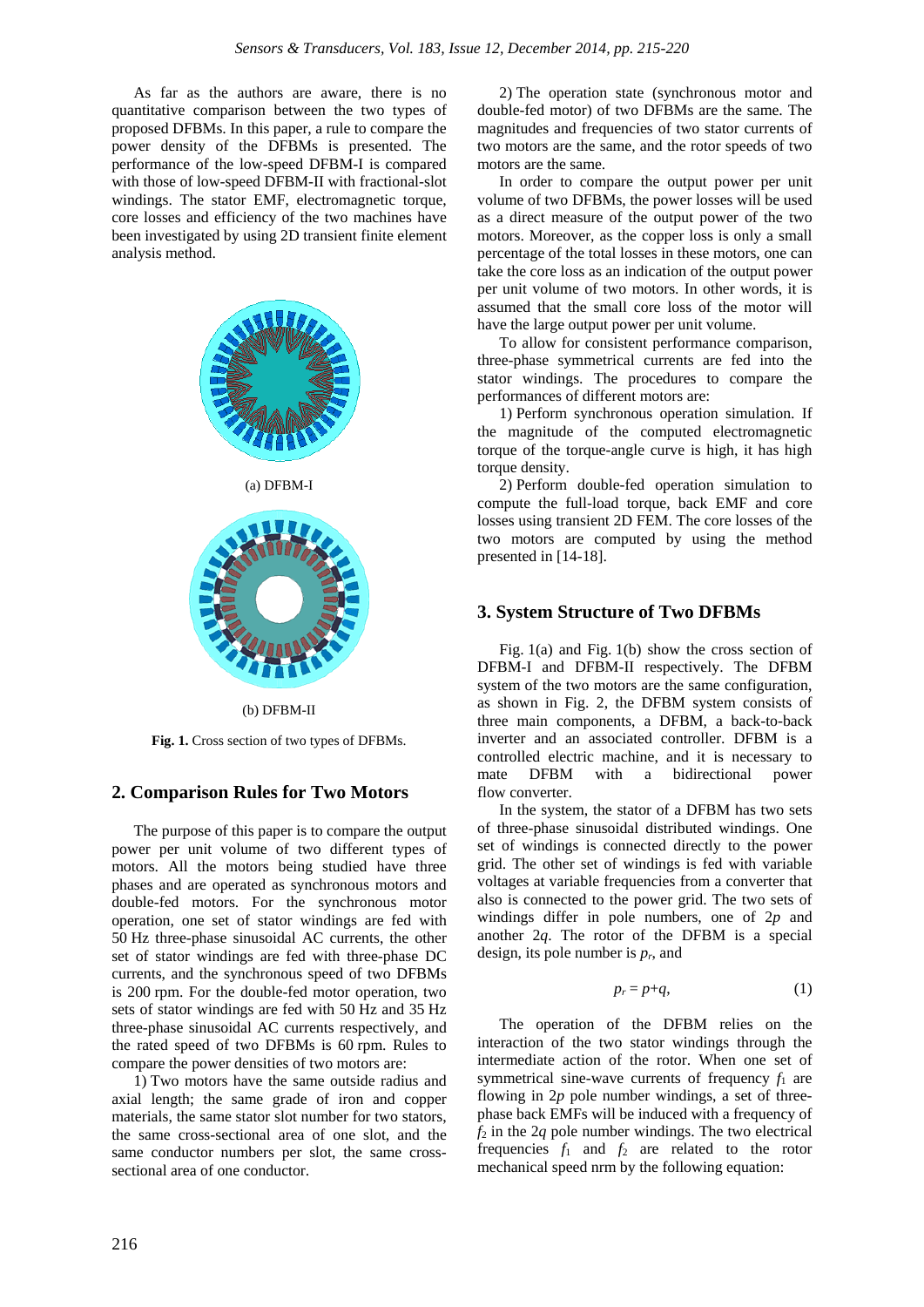$$
n_{\rm rm} = 60 \left( f_1 \pm f_2 \right) / p_{\rm r}, \tag{2}
$$

Electromechanical energy conversion will take place in DFBMs if Eq. (2) is satisfied. For the proposed DFBM, the parameters are 2*p*=8, 2*q*=22, and  $p_r = 15$ ;  $f_1 = 50$  Hz and  $f_2 = 35$  Hz. The rotating speed of the rotor is 60 rpm. The main dimensions of DFBM-I and DFBM-II are listed in Table 1 and Table 2 respectively. The stator of the two DFBMs is designed with 36 slots, and the single-layer full-pitch of 8-pole and 22-pole stator winding connections is shown in Fig. 3(a) and Fig. 3(b) respectively.





**Fig. 2.** Schematic diagram of a DFBM system.

**Table 1.** Main dimensions of DFBM-I.

| Stator OD (mm)    | 300 | Rotor OD (mm)        | 199  |
|-------------------|-----|----------------------|------|
| Stator ID (mm)    | 200 | Rotor ID (mm)        | 50   |
| Stator slots      | 36  | Airgap length (mm)   | 0.5  |
| Stack length (mm) | 500 | Speed of rotor (rpm) | 60   |
| Rotor pole number | 15  | Stator pole number   | 4.22 |

**Table 2.** Main dimensions of DFBM-II.

| Outer stator OD (mm) 300 Inner stator OD (mm) |                                                                      | 206 |
|-----------------------------------------------|----------------------------------------------------------------------|-----|
| Outer stator ID (mm)                          | 220 Stack length (mm)                                                | 500 |
| Two stator slots                              | 36 Inner stator pole number                                          | 8   |
| Speed of rotor (rpm)                          | 60 Outer stator pole number                                          | 22  |
| Airgap length (mm)                            | Steel segments length<br>$\left[0.5\right]_{\text{(mm)}}^{\text{S}}$ | 15  |



(a) 8 pole number stator winding with 36 slots



(b) 22 pole number stator winding with 36 slots

**Fig. 3.** Stator windings connection.

#### **4. Performance Analysis by FEM**

#### **4.1. Two DFBMs Running on Synchronous Operation**

In Eq. 2, depending on the value of controlled frequency  $f_2$ , a DFBM can operate in three modes: sub-synchronous operation  $(f_2 < 0)$ , synchronous operation  $(f_2 = 0$ , with dc excitation) and supersynchronous operation  $(f_2 > 0)$ . The synchronous, doubly-excited mode in which  $f_2=0$ , is straightforward and will be used as the starting point for analysis in the paper.

The direction of power flow in the control (secondary) winding depends on the operation modes of the drive system. The quadrants in this context are defined by the zero torque axis and the control winding frequency on the horizontal axis, with 0 Hz indicating DC at the natural synchronous speed, as shown in Fig. 4, the direction of converter power flow has been indicated using sign + for power flowing into the control winding, and sign − for power flowing out.



**Fig. 4.** Power flow in the control (secondary) winding.

Two-dimensional (2-D) transient finite element method (FEM) is employed to analyze the proposed DFBMs, the advantages of the transient FEM is that the realistic conditions of lamination geometries, core materials, and winding connections are all considered collectively and faithfully. The magnetic flux distribution of the DFBM-I and DFBM-II at natural synchronous condition can be investigated when one of the two sets of stator windings is excited with a three-phase current at 50 Hz. The other set of stator windings are fed with three-phase DC currents, and the rotor speed is 200rpm. The flux distribution over the cross-section of the DFBM-I and DFBM-II are shown in Fig. 5 and Fig. 6 respectively. Fig. 5(a) is the flux density in the DFBM-I, and Fig. 5(b) is the distribution of magnetic lines as well as Fig. 6(a) and Fig. 6(b). The air-gap field distribution and its harmonic spectra of the two DFBMs with fractionalslot windings are shown in Fig. 7 and Fig. 8 respectively. In DFBM-II, there are two air-gaps on both sides of modulation steels.

It is noted that the 15 pole-pair harmonic (Fig. 7 and Fig. 8) is larger than other harmonics because of the presence of modulation steels, and its magnitude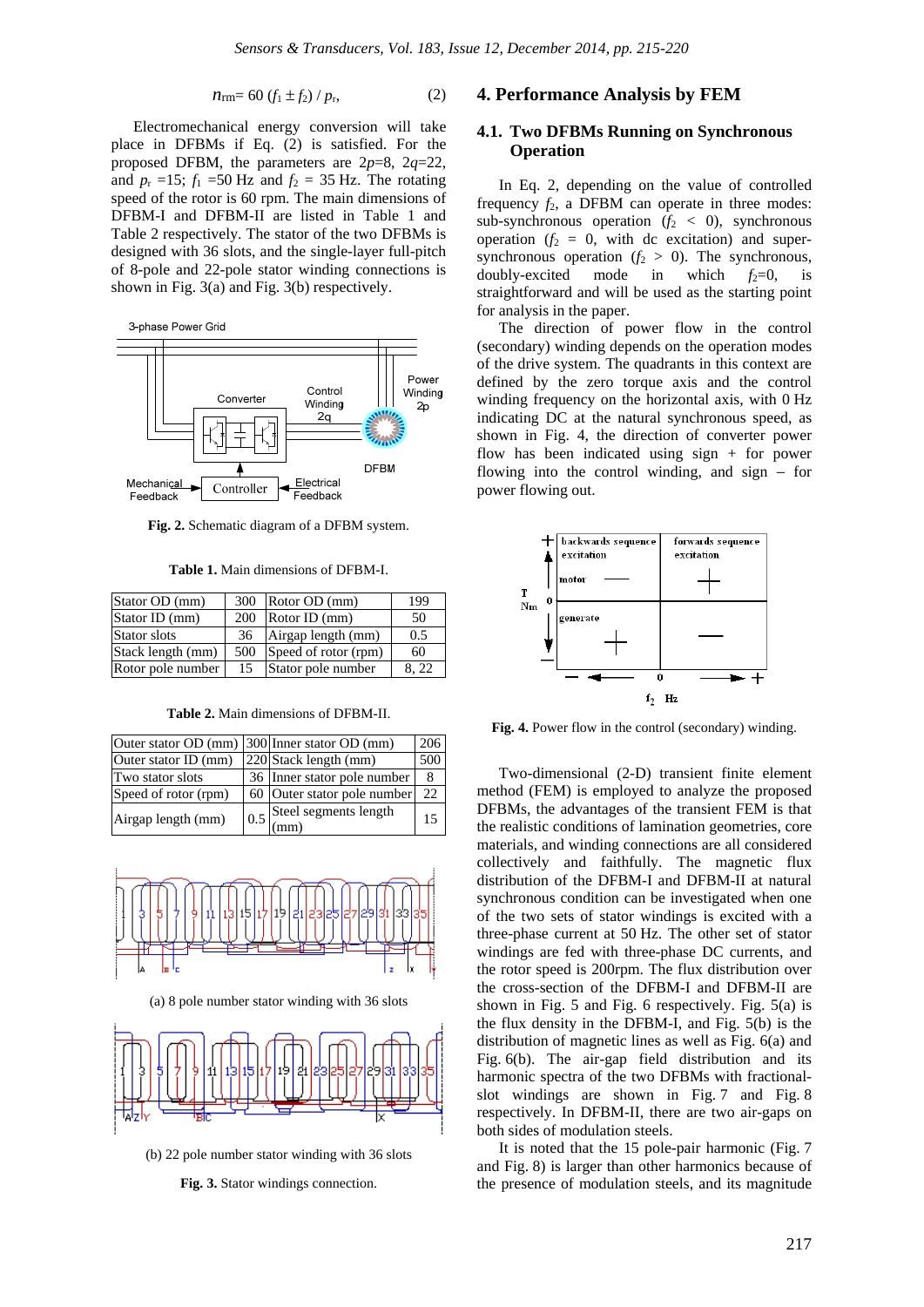of DFBM-I is larger than that of DFBM-II. This 15 pole-pair harmonic is the functional harmonic for power conversion. Indeed one of the main optimization objectives of the study is to enhance the operational harmonics and suppress the other harmonics. The dimensions of the modulation steels, the number of pole-pairs of the windings, the length of the air-gap and the shape of the slots are factors governing the harmonic distribution of the flux density.



(a) Flux density in the DFBM-I



(b) Distribution of magnetic lines in the DFBM-I

**Fig. 5.** Flux distribution of DFBM-I.



(a) Flux density in the DFBM-II



(b) Distribution of magnetic lines in the DFBM-II

**Fig. 6.** Flux distribution of DFBM-II.





(a) Airgap-flux density

(b) Harmonics

**Fig. 7.** Air-gap flux density waveform and its harmonics of DFBM-I.



**Fig. 8 (a).** Air-gap flux density waveform and its harmonics of DFBM-II: Flux density for outer air-gap.



**Fig. 8 (b).** Air-gap flux density waveform and its harmonics of DFBM-II: Harmonics for outer air-gap.



**Fig. 8 (c).** Air-gap flux density waveform and its harmonics of DFBM-II: Flux density for inner air-gap.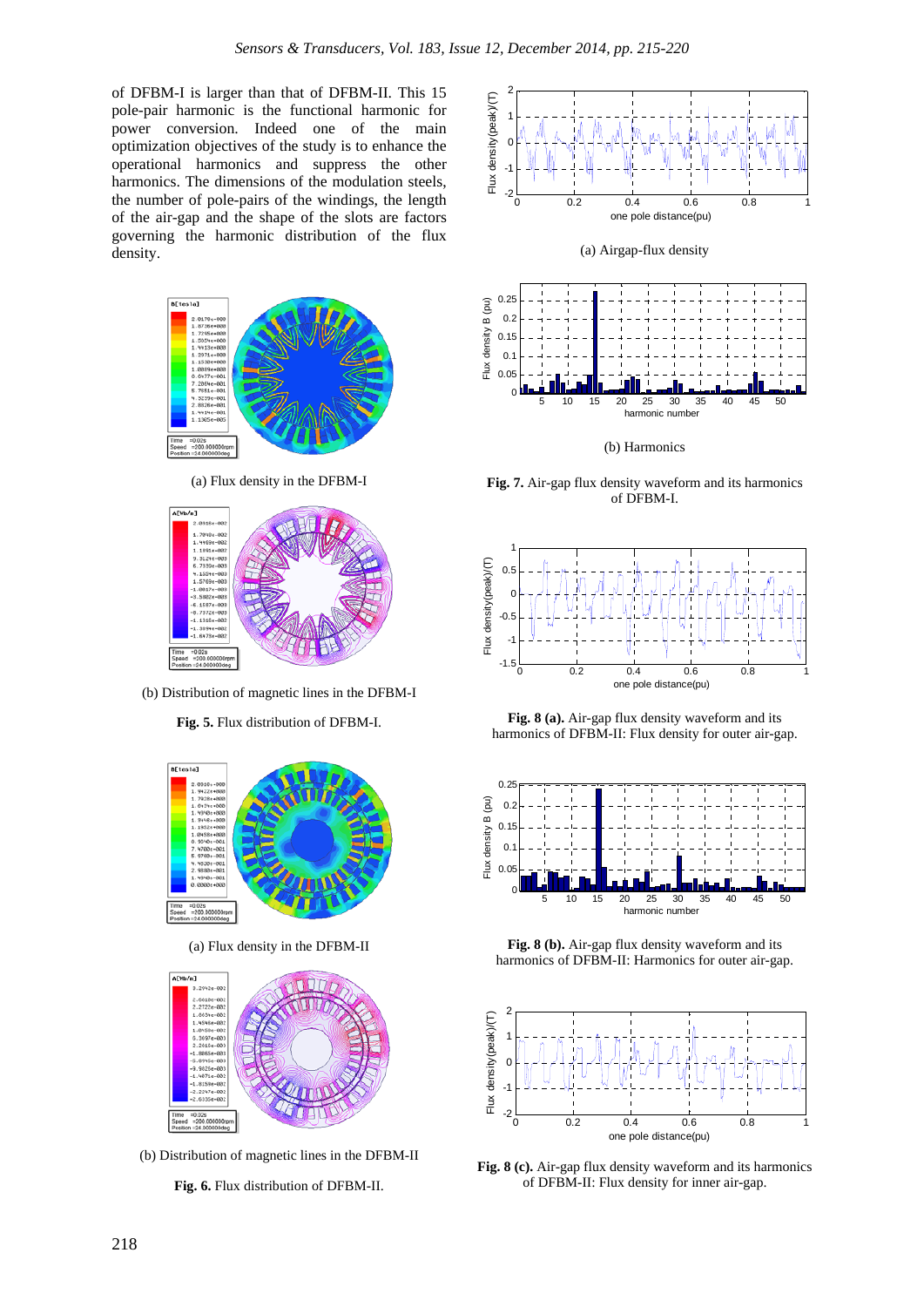

**Fig. 8 (d).** Air-gap flux density waveform and its harmonics of DFBM-II: Harmonics for inner air-gap

In DFBM, when one set of stator winding is excited by DC or AC, Back EMF voltages will be induced in another set of stator windings, due to mechanical rotation of the rotor. If a set of currents of the same frequency as that of the mutual flux linkage variation are injected into the second set of stator windings, the electromagnetic torque will be produced.

The torque production by finite element analysis is directly based on the magnetic field density and intensity on each element. The results are considered accurate because the complicated geometry of the FM-DFBG and nonlinearity of the materials are full considered. Fig. 9 shows the torque production curves computed directly by finite element method of the DFBM-I and DFBM-II. In Fig. 9, the average torque of two DFBMs is about 169 Nm and 171 Nm respectively. Therefore the torque density of DFBM-II is larger than that of DFBM-I.



**Fig. 9.** Torque versus time of two DFBMs.

### **4.2. Two DFBMs Running on Double-fed Operation**

In DFBM, when two sets of stator windings are excited by 50 Hz and 35 Hz AC currents respectively, the machine is running on double-fed operation, and the rotor speed is 60 rpm. By the same method, we have also investigated flux distribution, torque capability, core losses and efficiency of DFBM-I and DFBM-II.

Fig. 10(a) and Fig. 10(b) show the computed torque as a function of the rotor angles for DFBM-I and DFBM-II respectively. In Fig. 10, the maximum torque of the two DFBMs is the same, DFBM-I is about 172 Nm, DFBM-II is about 171 Nm.

As shown in Fig. 11, core losses of two DFBMs with factional-slot stator windings have been analyzed as well. It can be observed that the core losses of DFBM-II is larger than that of DFBM-I, and it is about 240 W for DFBM-I, 380 W for DFBM-II. The copper losses of two motors are 21 W, then the efficiency of two motors can be calculated, 92.2% for DFBM-I, 90 % for DFBM-II. According to the comparison rules, the power density of DFBM-I is larger than that of DFBM-II.



(b) DFBM-II

**Fig. 10.** Torque-angle curve of two DFBMs running on double fed operation.



**Fig. 11.** Core losses of two DFBMs.

## **7. Conclusions**

The paper focuses on the performances comparison analysis of two topologies of low-speed double-fed brushless machine (DFBM) with 36 slots fractional slot windings. To fairly compare the torque capability and power efficiency of two topologies DFBMs, some comparison rules are presented, and